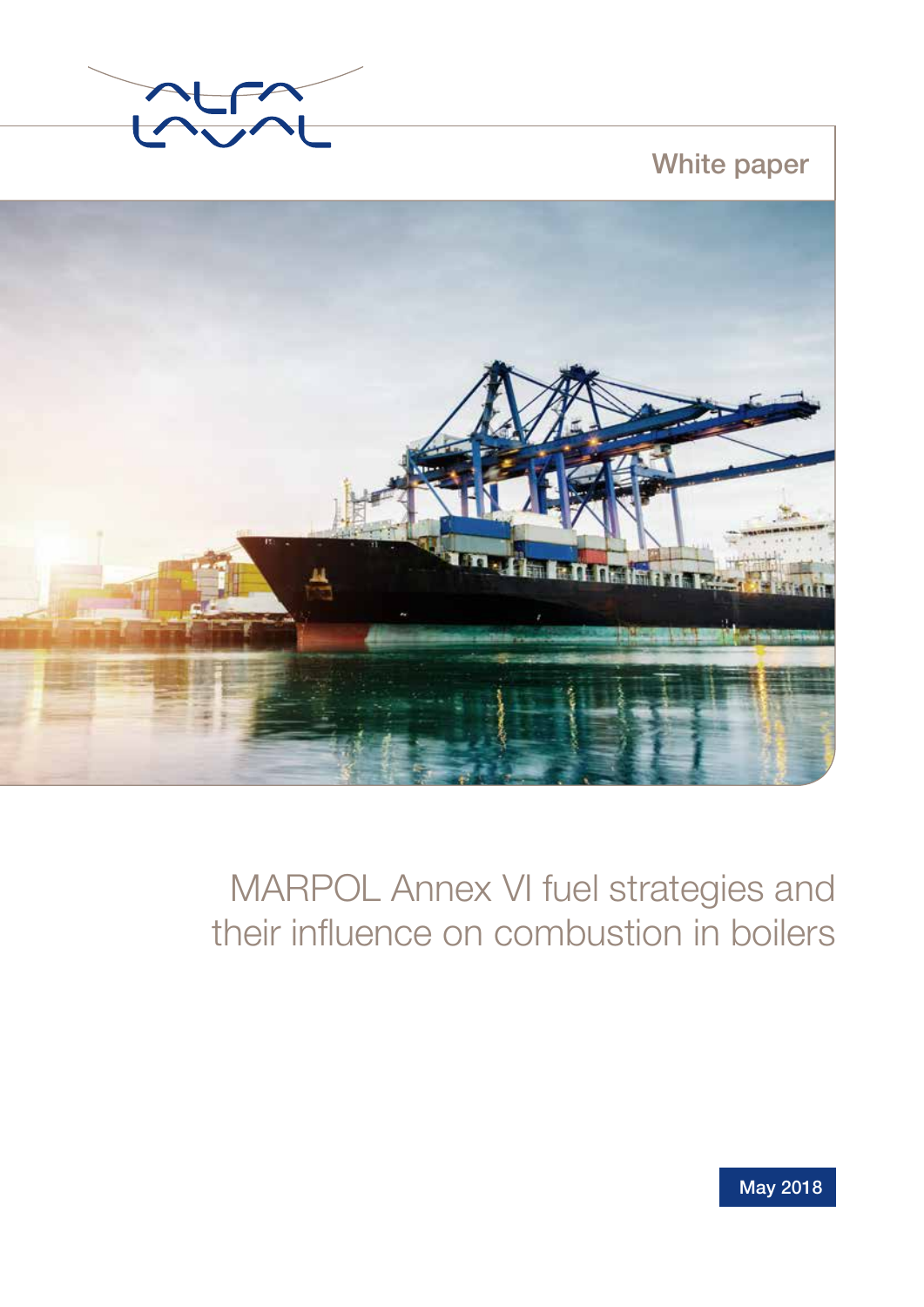

## Intro

In 2004, MARPOL Annex VI Regulations for the Prevention of Air Pollution from Ships were adopted and in regulation 14 of the annex a stepwise reduction of permissible SOx emissions was agreed upon.From 1 January 2020 the global sulphur cap will be 0.5% m/m, while the previously adopted limit of 0.1% m/m in Emission Control Areas will remain in force.

Complying with the regulation will affect the maritime industry to a great extent, as vessels will need to find ways to reduce their SOx emissions.

There are several strategies owners/managers can choose to achieve the necessary reduction. Even though the boiler will be only a small part of the overall decision, most strategies will affect the boiler's operation.

This document aims to provide information on the effects of the various strategies on boiler operation. It does not, however, provide arguments to assist owners/managers in making a choice between the fuel strategies available.

### **Overview**

A ship owner has several fuel strategies to choose from for reducing SOx emissions. Likewise, there are a number of factors to consider in the decision. The availability of different fuels, the cargo space that needs to be sacrificed to store fuels, the capital investment related to new equipment and the price expectations for the various fuels are all factors that will influence the choice.

In general, there are two main strategies available, each of which involves several options in turn. An owner/manager can either switch to a compliant fuel or continue using a high-sulphur fuel (such as HFO) and remove the sulphur from the exhaust gases before they are emitted into the atmosphere (by means of a scrubber).

When it comes to compliant fuels, there are various options open to the owner/manager. Low-sulphur MGO is available in the market and is the easiest to implement, as it requires almost no investment in capital equipment. Another option is switching to LNG as the main fuel. The handling of LNG is different from that of HFO, so a relatively high capital equipment investment is needed to ensure that the LNG can be used in the engines and boilers on

board. Since 2010, oil majors have been developing fuels that have the properties of HFO but also a low sulphur content. These ULSHFO vary greatly from supplier to supplier, but they provide an opportunity. There are also alternative fuels such as ethanol and methanol, among others, but as these are currently in an experimental stage they will not be included in this document.

The remainder of this document will examine the effect on boilers of the following options:

- Exhaust gas cleaning (scrubbers)
- Changing to LNG as main fuel
- Continuous firing with MGO
- Firing with LSHFO/ULSHFO in combination with MGO



## Exhaust gas cleaning

One way to fulfil the emission requirements after 2020 is to clean the exhaust gases before they are emitted into the atmosphere. This can be done with scrubbers. The technique of scrubbing has been in place for many years, but it has mainly been used to produce inert gas from boiler exhaust gases. The same process is used in today's exhaust gas cleaning (EGC) systems, but the scrubber systems have been scaled up to enable the handling of much larger gas amounts.

The scrubbing can be done with the washing water system operated in open loop, closed loop or a hybrid of these two arrangements. The exact details of EGC systems are not a part of this document.

In addition, the owner/manager has the possibility to choose a scrubber only for the main engine exhaust or a multiple-inlet scrubber to which the auxiliary engines and boiler(s) can also be connected.

Alfa Laval is a trademark registered and owned by Alfa Laval Corporate AB. Alfa Laval reserves the right to change specifications without prior notification. 100000322 1804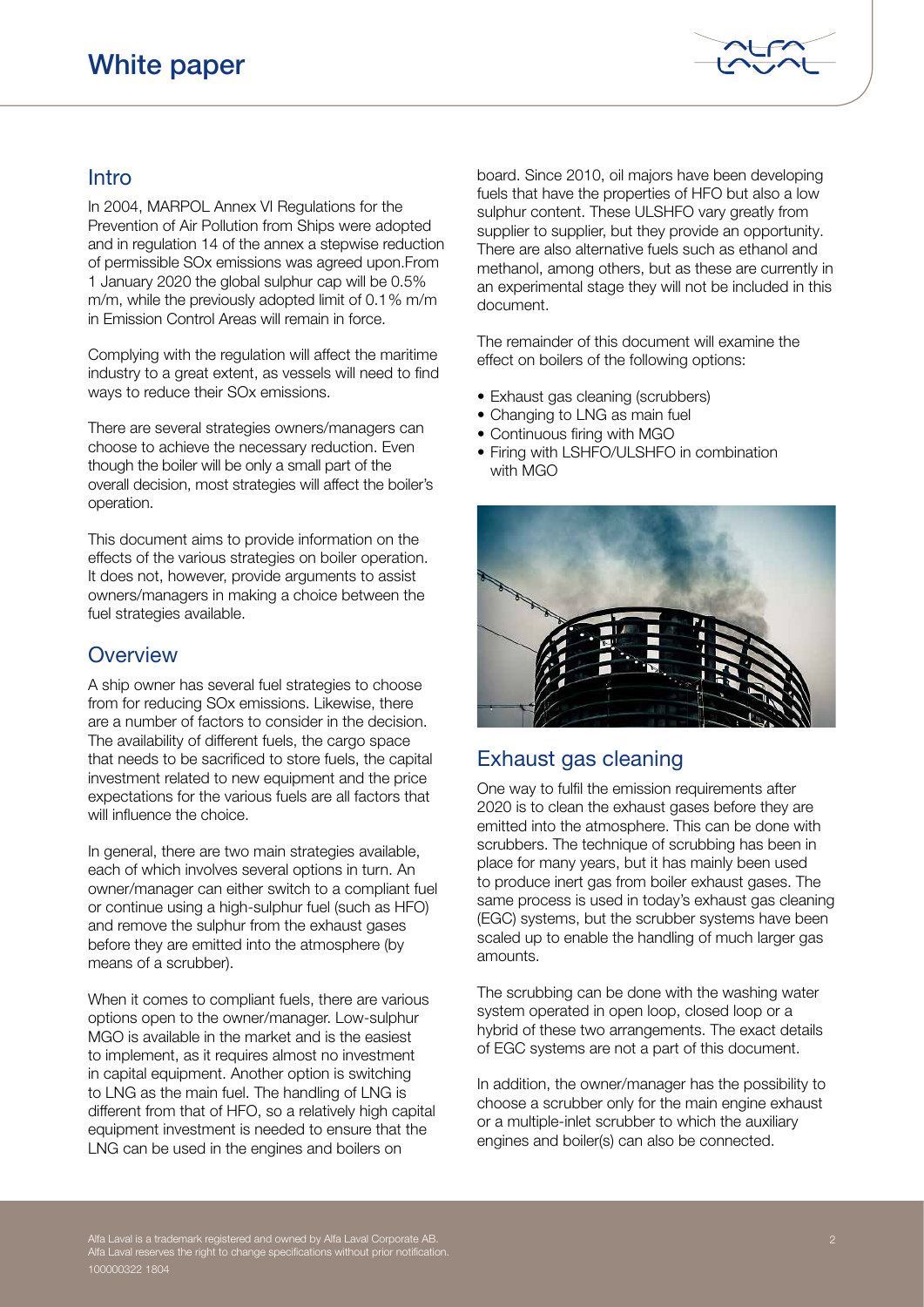

In the first case, the owner/manager will need to choose a different solution to control the emissions of the auxiliary engines and boiler(s). This could be any of the previously mentioned main solutions involving the use of a low-sulphur fuel.

If the owner/manager decides to install a multiple-inlet scrubber, the boiler will be affected by the increased back pressure of the scrubber. The amount of back pressure will depend on the design of the scrubber.

Most boilers and burner systems can be modified to compensate for the calculated back pressure of the scrubber. For retrofit solutions to overcome the increased back pressure, it is possible to install a retrofit package for the boiler that is tailor-made for the boiler/scrubber combination.



## LNG as main fuel

Using LNG as fuel will solve many of the emission problems, but it also poses several operational challenges, such as storage and bunkering infrastructure.

Boilers can operate very well on LNG. However, individual gas firing studies may conclude that steam output will be reduced. Due to the high explosiveness there are also some precautions to be taken.

First of all, the fuel lines have to be double-wall piping with a gas detection system in the space between the two walls. This is to ensure there are no gas leaks into the atmosphere and to sound an alarm in the event that gas is detected in the void space.

Another crucial component is the gas valve train, where the gas pressure and flow are regulated. Extraction air fans, gas detectors and other pieces of equipment are needed for safe and reliable operation of the system.

For newbuild vessels, there is no problem in specifying the fuel and having boilers delivered with the correct components. However, detailed engineering studies are needed along with the additional LNG handling equipment.

Retrofitting is a possibility, and if a vessel is converted to use LNG as fuel for the main engine it is only a investment to upgrade the burner for LNG operation as well. The most important issue will be the availability of space for the gas valve unit, extraction air fans and gas detectors. The burner itself will also need to be upgraded or replaced, as well as the control panel. In most cases, the forced-draught (FD) fan can be reused.

When using LNG as fuel, the flame properties will be different from an HFO or MGO flame. A gas flame has less radiation heat transfer, which means a boiler designed for fuel oil is not always ideal for burning gas. A boiler study will be able to determine if the capacity of the boiler can be maintained at the same rating.

Aside from the upgrading of the oil-fired boiler(s) to LNG operations, the exhaust gas boilers connected to the main engine and auxiliary engine(s), as well as the associated equipment, must be subject to a design review for the revised exhaust gas temperatures and amounts. This will provide assurance of heat transfer and establish the new estimated levels of heat recovery.

A further study will be required to determine the total steam balance. A lower bunker heating requirement is countered by an increased heat required to evaporate the LNG.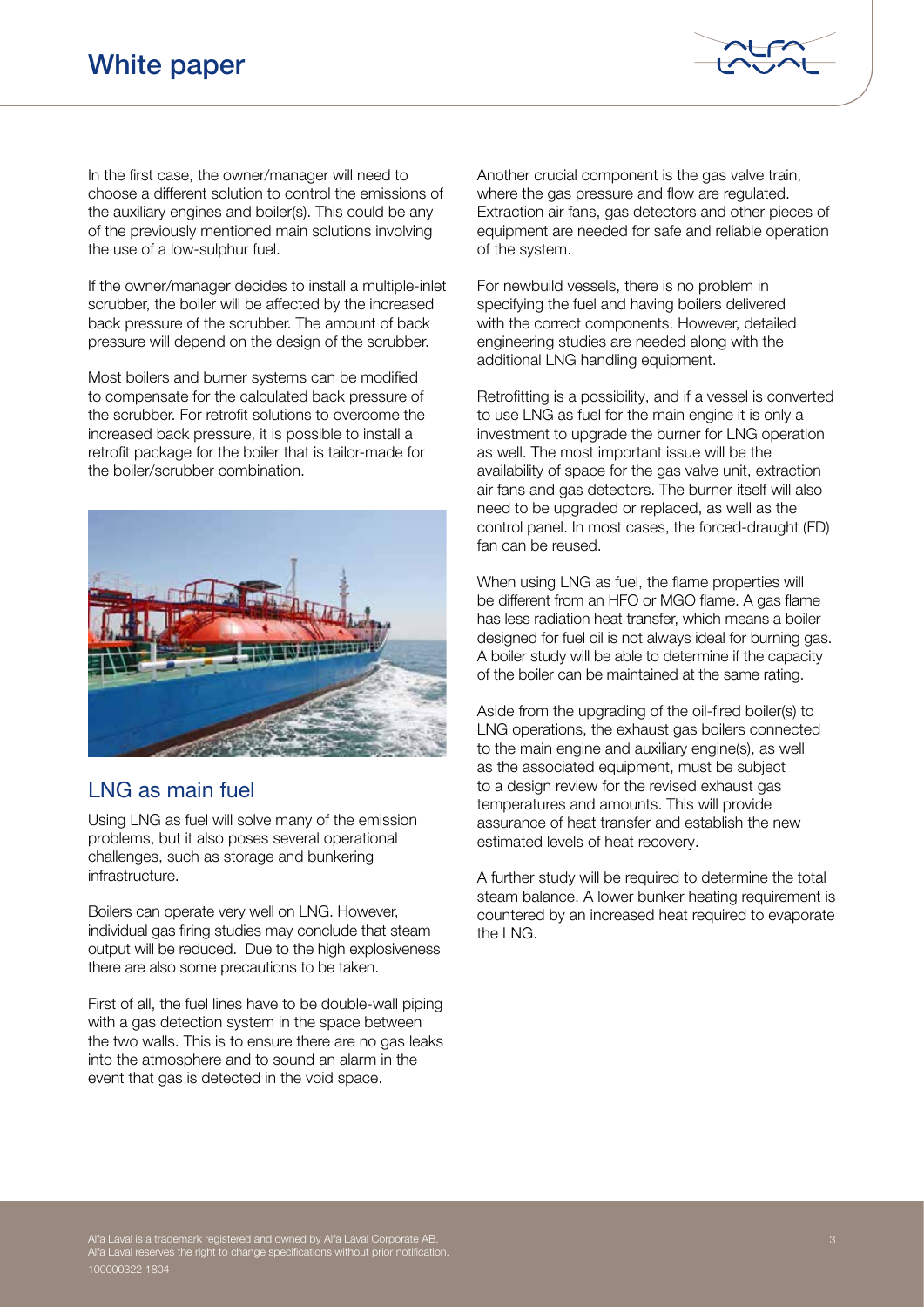

# Continuous firing with MGO

Firing a boiler with MGO is not a problem, as long as the correct safety precautions have been taken.

Most boilers were originally designed for operation on HFO with MDO as a start-up fuel (from dead ship). Nowadays there is not much MDO available; hence, MGO is considered the secondary fuel for boilers. MGO has a much lower flashpoint than HFO, which can lead to some issues when using MGO on a continuous basis.

#### **Flashpoint**

Due to the low flashpoint of MGO, it is very important to ensure that no gases form in the furnace or in the pipelines.

Preventing fuel entering the hot furnace without a flame present is the first safety consideration. Ensuring that all valves are in good operational condition is very important. In the unforeseen event that unburned fuel enters the hot furnace, gases will form and create a potential risk of explosion.

Purging of the gases is therefore the most important consideration when using MGO as main fuel. The purging of the furnace is normal for all fuels. But when it is fired with MGO, a post-purge is required. In other words, the furnace must be purged after the flame has been stopped.

In the normal start/stop cycle, this is not very difficult and requires only that the forced-draught (FD) fan continues operating even after the flame has been extinguished. Ideally, the FD damper should move to fully open position at that time. The same can be achieved after a forced shutdown of the boiler, e.g. shutdown activated by an alarm.

In the event that the burner stops due to a blackout, purging of the boiler must be ensured either by forcing the FD damper into a fully open position or by locking it in the last position before the blackout. The natural draught in the boiler will ensure that the furnace space is purged to the maximum possible extent. After power has been restored, it is recommended to purge the furnace for one additional cycle before introducing a flame into it. This must be done manually.

NOTE: It is common knowledge that the furnace needs to be purged before any ignition. With MGO, it is even more important to ensure that in emergency firing mode (bypass of the automation) operators do

not start the burner without taking the purging time into consideration. Especially after misfiring, it is of extreme importance to perform proper purging of the furnace with the FD damper in fully open position.

It is equally important that no gasification of the fuel takes place in the piping system leading to the burner. This means precautions need to be taken to protect against any potential heat sources increasing the temperature of the fuel to above the flashpoint.

There are three areas of concern:

#### • Circulation pump

In most fuel systems, the circulation pump is oversized to ensure sufficient oil supply to the burners. This results in a large amount of fuel going through the pump. As the pump is a gear pump, the pump's friction will heat up the fuel within the pump. When the surplus fuel is circulated over a smaller circuit, this can potentially increase the fuel temperature to above the flashpoint.

#### • Burner

In the case of a steam-atomizing burner, the design of the lance should be such that the steam heats the fuel to the minimum during operation. When the burner is idle, the burner should not be filled with oil.

#### • Fuel line

Care needs to be taken to ensure that no heating source is present near the fuel.



Alfa Laval is a trademark registered and owned by Alfa Laval Corporate AB. Alfa Laval reserves the right to change specifications without prior notification. 100000322 1804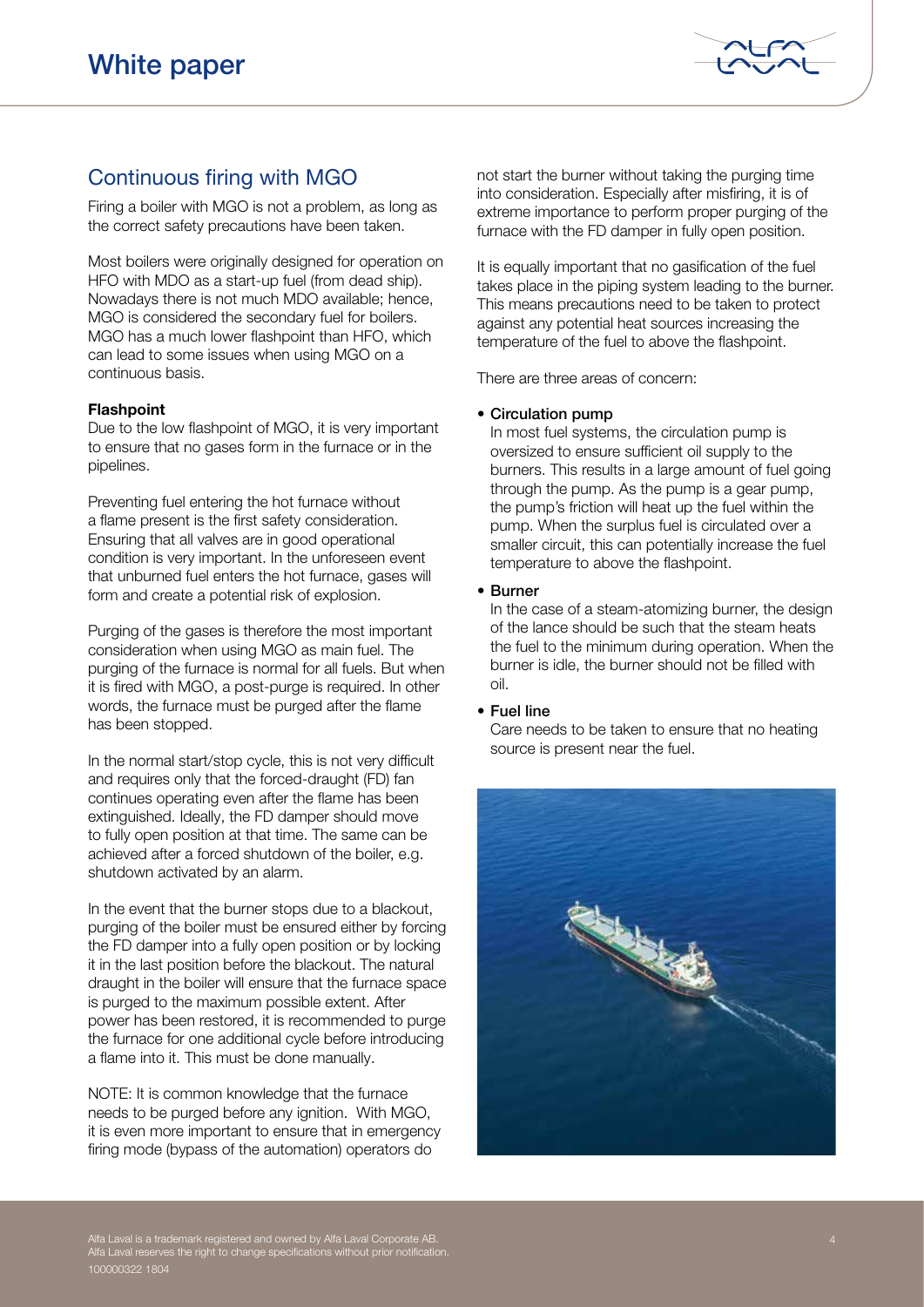

#### Cold flow properties

If the ship is operating in winter conditions, some operational issues may arise – especially as modern MGOs contain increasing amounts of wax. When it comes to the cold flow properties of MGO, there are three parameters to observe carefully:

#### • Cloud point (CP)

CP is the temperature at which dissolved particles precipitate and form a cloudy appearance (wax). At this temperature, wax crystals will start to form in the fuel.

#### • Pour point (PP)

PP is the lowest temperature at which fuel will flow. It thus determines the temperature below which the fuel will become immovable. At a lower temperature, the oil will no longer be pumpable and will solidify.

#### • Cold filter plugging point (CFPP)

CP is the lowest temperature at which fuel will pass through a filter under specified conditions. It is a relative indication of where filterability problems may start to occur. Such problems can lead to restrictions of fuel flow to various equipment.

When bunkering MGO, the pour point and the cold filtering point of the fuel should be carefully monitored. If the fuel temperature falls below either of them, it is imperative to heat the fuel to a temperature above these points with a safety margin included.

#### **Combustion**

MGO has a lower density and a higher calorific value than HFO, which affects the combustion curve. There will be no problem with the flame if the correct adjustment of the combustion curve is implemented during commissioning of the boiler.

MGO does, however, burn with a different light spectrum and care needs to be taken that the correct flame detection equipment is used. If an ignition burner that operates on MGO is used, precautions need to be taken to prevent fuel from entering the furnace. A flame eye on the ignition burner will both shut down the fuel supply to the ignition burner and prevent the main oil valves from opening.

#### **Viscosity**

Due to the low viscosity of MGO, extra care needs to be taken with the tightness of shut-off valves. Furthermore, the circulation pumps should be MGOready (also taking into account the reduced lubrication capabilities of the MGO).

#### **NOTE**

In the case of newly built vessels (ordered after 2010), these precautions have been taken into account. For other vessels that have yet to be retrofitted, the above will lead to some adjustments in the system.



Alfa Laval is a trademark registered and owned by Alfa Laval Corporate AB. Alfa Laval reserves the right to change specifications without prior notification. 100000322 1804